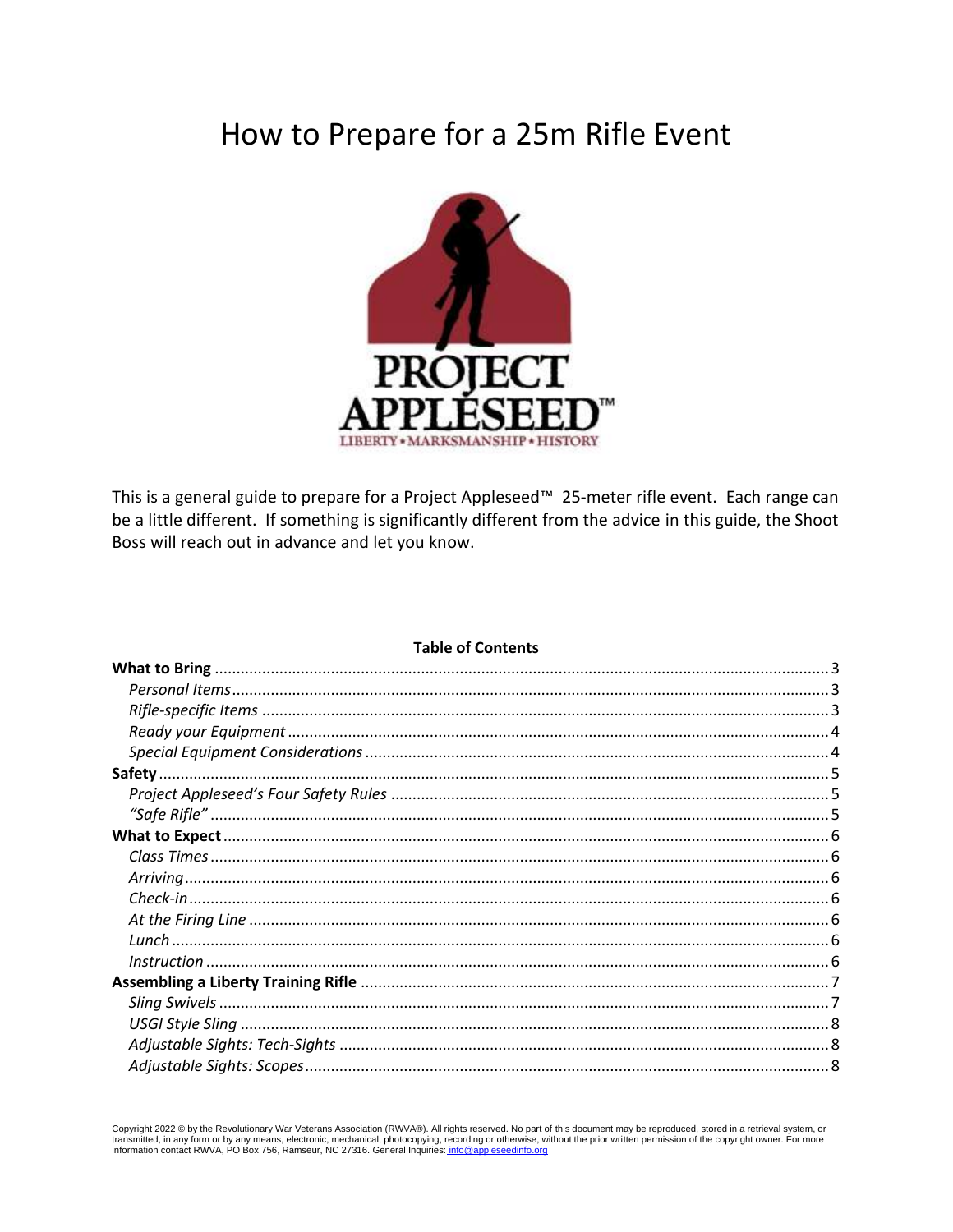# **Finding & Signing Up for an Event**

#### *Finding an Event*

We recommend beginning with a traditional 25m Rifle event or an Appleseed Pistol Clinic.

To find all events near you, check out this link: https://appleseedinfo.org/schedulemap/

For other events:

Rimfire Known Distance: <https://appleseedinfo.org/schedule/?eventtype=rkd> Known Distance Rifle: <https://appleseedinfo.org/schedule/?eventtype=kd> Appleseed Pistol Clinics: <https://appleseedinfo.org/schedule/?eventtype=pistol> Ladies Only events: <https://appleseedinfo.org/schedule/?eventtype=ladies>

*Pricing*

Our current pricing can be found here: [https://appleseedinfo.org/pricing-information/.](https://appleseedinfo.org/pricing-information/)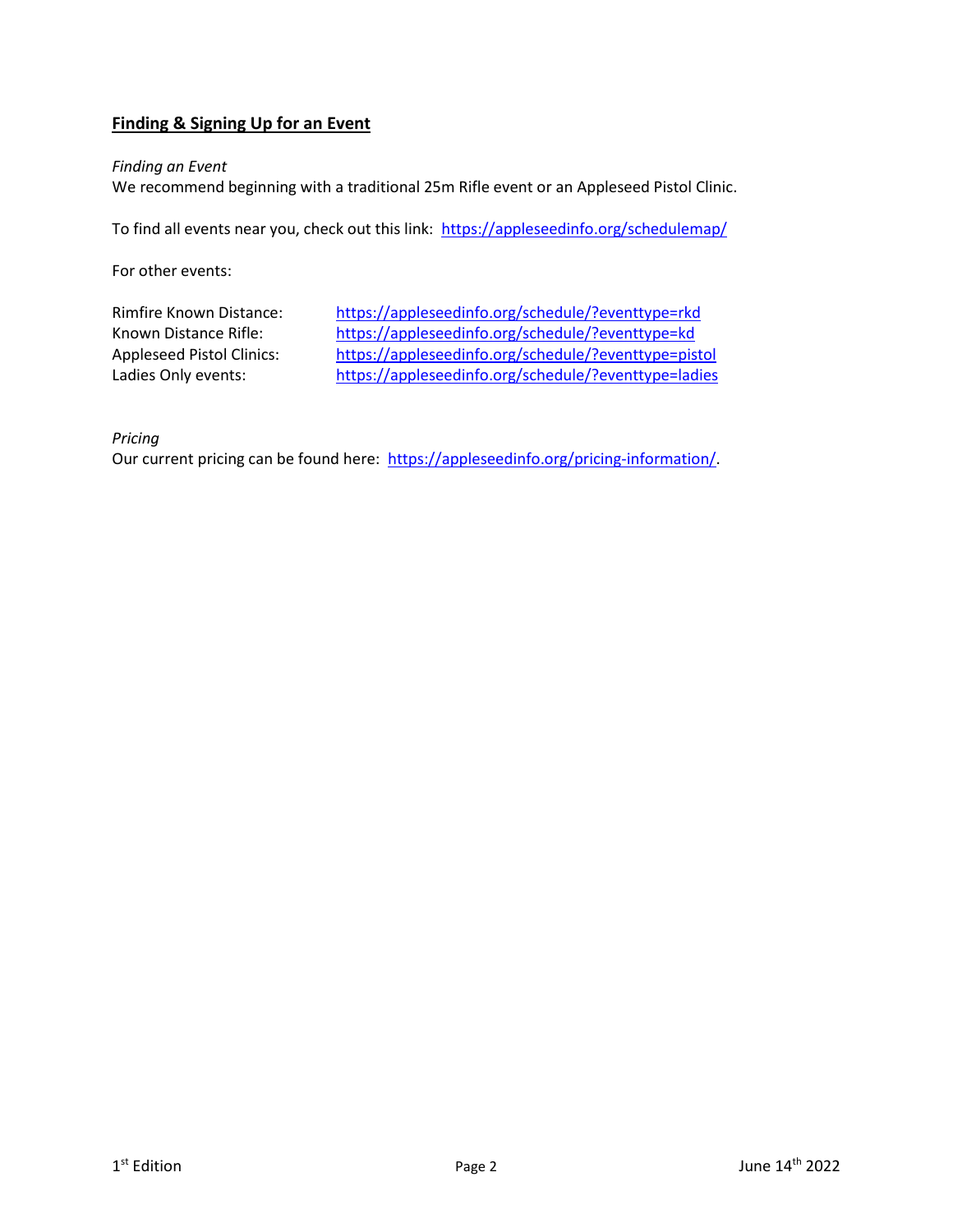# <span id="page-2-0"></span>**What to Bring**

This list was compiled from the experiences of past Appleseed attendees. It includes those things that did or would have made their experience more enjoyable. Keep in mind that not all items are essential.

# <span id="page-2-1"></span>*Personal Items*

- \*A Teachable Attitude (A desire to learn and improve and a mind open to new things are the most important things you can bring to the event.)
- \*Ear protection (earmuffs and/or earplugs. Electronic ear muffs are helpful, but not essential.)
- \*Eye protection (clear shooting glasses are recommended. Impact resistant prescription glasses may be okay.)
- Shooting mat (a thick blanket or rug remnant can be used as a substitute)
- Tarp (for under the shooting mat to catch spent casings this makes cleanup much easier)
- Elbow pads or elbow-padded shooting jacket (if you don't have elbow pads, take an old pair of socks and cut out the toes)
- Dress for the weather. We always shoot unless the weather is hazardous. (It rarely is.) Long sleeves and long pants are recommended. Low-cut shirts can collect hot brass; we recommend a crew-neck shirt.
- Closed-toe shoes are a necessity. Boots are recommended (no open-toe footwear)
- Weather-appropriate hat (360° brim for sun or with ear coverage for cold)
- Sufficient water you must stay hydrated (1 gallon per person recommended)
- Trail mix or high-protein snacks (Protein is fuel. Sugary carbohydrates may make you sleepy.)
- Light, high-protein lunch (lunches at Project Appleseed are working lunches)
- Folding chair
- Wet wipes
- Sunscreen and bug spray
- Small notebook & pencil. A Sharpie is helpful as well to mark your targets.

# <span id="page-2-2"></span>*Rifle-specific Items*

- \*Rifle. Maximum caliber of 8mm, but some ranges may have other restrictions. (Recommended: Semi-auto rifle with detachable magazines; rifle zeroed for 25 meters if possible)
- Iron/peep sights are not required at Project Appleseed. We are scope friendly!
- \*Ammunition: 400 (2-day event) or 200 (1-day event) rounds of the same type and brand of ammo unless the Shoot Boss contacts you and recommends you bring more.
- \*2 magazines that hold at least 10 rounds, but bringing spares is recommended. (20-round mags OK if state law allows.)
- \* USGI style cotton web sling, 1 ¼"-wide
- Sight adjustment tool

\_\_\_\_\_\_\_\_\_\_\_\_\_\_\_\_\_\_\_\_\_\_\_

- Rifle cleaning supplies (Boresnake and oil are encouraged)
- Trash bag and light-colored towel (to protect your rifle from sand, snow, rain, or intense sun)
- Large pushpins (preferred) or a staple gun & staples
- Rifle operator's manual & sight/scope manual, if you have them
- Rifle case

<sup>\*</sup> Critical item.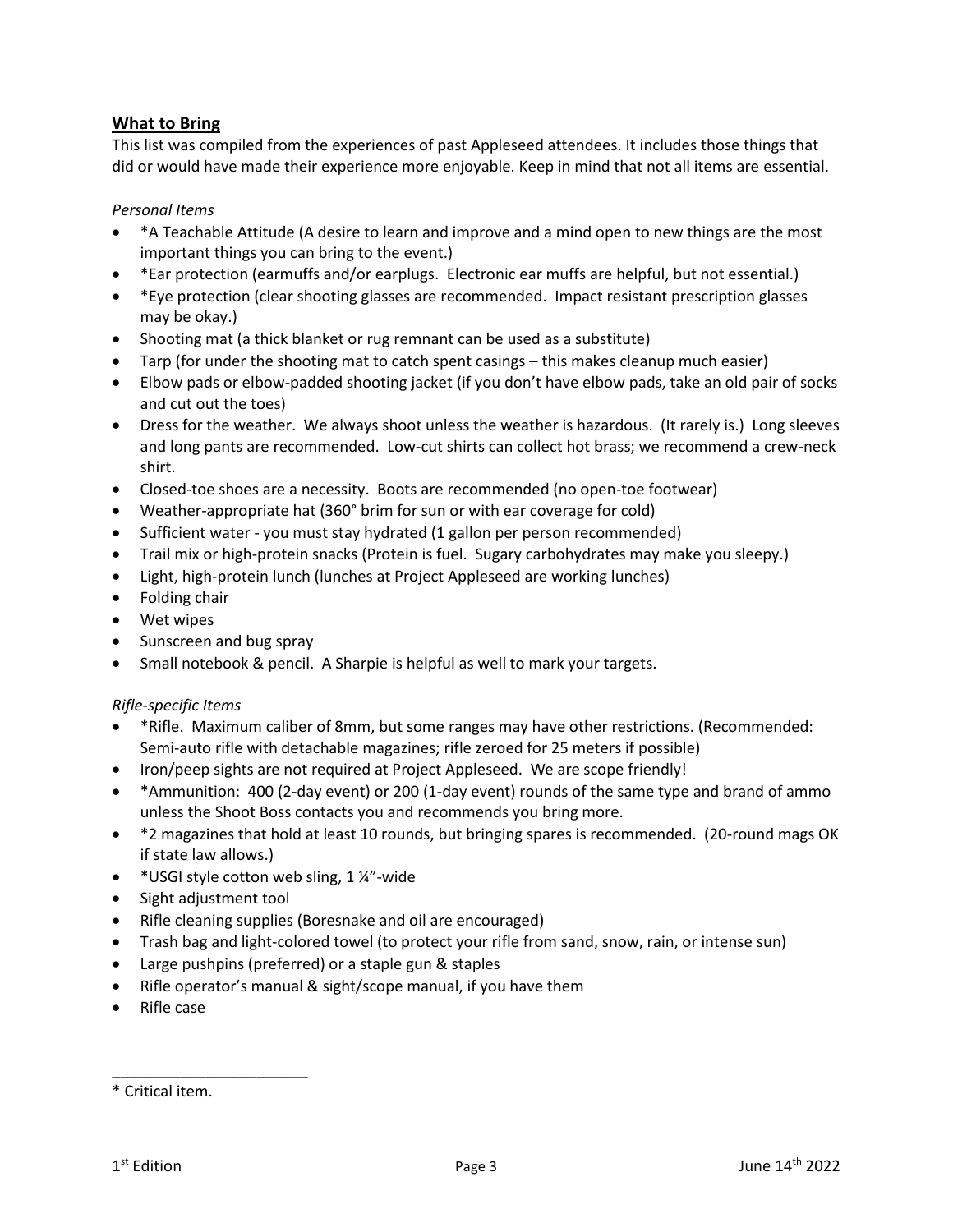# **Equipment Preparation**

# <span id="page-3-0"></span>*Ready your Equipment*

- Depending on the range facility, you may shoot on a concrete firing line. If we do, it's good to remember that concrete is HARD. Bring your shooting mat/blanket and some extra padding. An old towel will help save your elbows.
- Be prepared for seasonal and range conditions. Blowing sand and dust, rain, snow, and intense sun are all conditions you may encounter. In event of blowing sand and dust, you'll need to totally degrease your rifle in favor of a dry lubricant like graphite. Be ready to protect your rifle with a plastic bag or a simple waterproof wrap for the action.
- Protect ammo and mags from the same conditions. Ziplock bags are great for this.
- Have your rifle oiled appropriately (light oil) and ensure all fasteners are appropriately snug.
- Function-test your rifle. If possible, have it zeroed for 25m or 100y so that you will be properly prepared for the class.
- Read the owner's manual for your rifle on how to operate your rifle. Do the same for your sights/scope if they have a separate manual.

# <span id="page-3-1"></span>*Special Equipment Considerations*

1. Due to a firearms safety bulletin, .17HMR semi-automatic rifles are not recommended.

2. Owners of the Smith & Wesson M&P 15-22 rifles must comply with the Smith & Wesson Safety Alert. We will make every effort to have a S&W Bolt Inspection Gauge on-hand for owners to check their bolts for compliance. You are encouraged to review the following links to the Smith & Wesson websites for information about the issues and how to check the M&P 15-22 bolt to determine that it is within specification:

- <https://www.smith-wesson.com/mp15-22-consumer-safety-alert>
- [https://www.smith-wesson.com/sites/default/files/MP1522\\_Alert\\_030619.pdf](https://www.smith-wesson.com/sites/default/files/MP1522_Alert_030619.pdf)
- See this video on how to check your S&W rifle. [https://www.youtube.com/watch?v=UJO0gJRmc\\_c](https://www.youtube.com/watch?v=UJO0gJRmc_c)

3. An additional Liability Waiver will also need to be signed by any student at a Project Appleseed clinic who chooses to use a semi-automatic .17HMR rifle or a Smith & Wesson M&P 15-22 firearm.

4. Legal short-barreled rifles are permitted at our events. Select-fire rifles must stay on the "semi" setting. Pistol caliber carbines up to .45 caliber are permitted.

5. Legal suppressors are welcome at our events.

6. AR-type pistols (with or without stabilizing brace) are not permitted at Project Appleseed rifle events.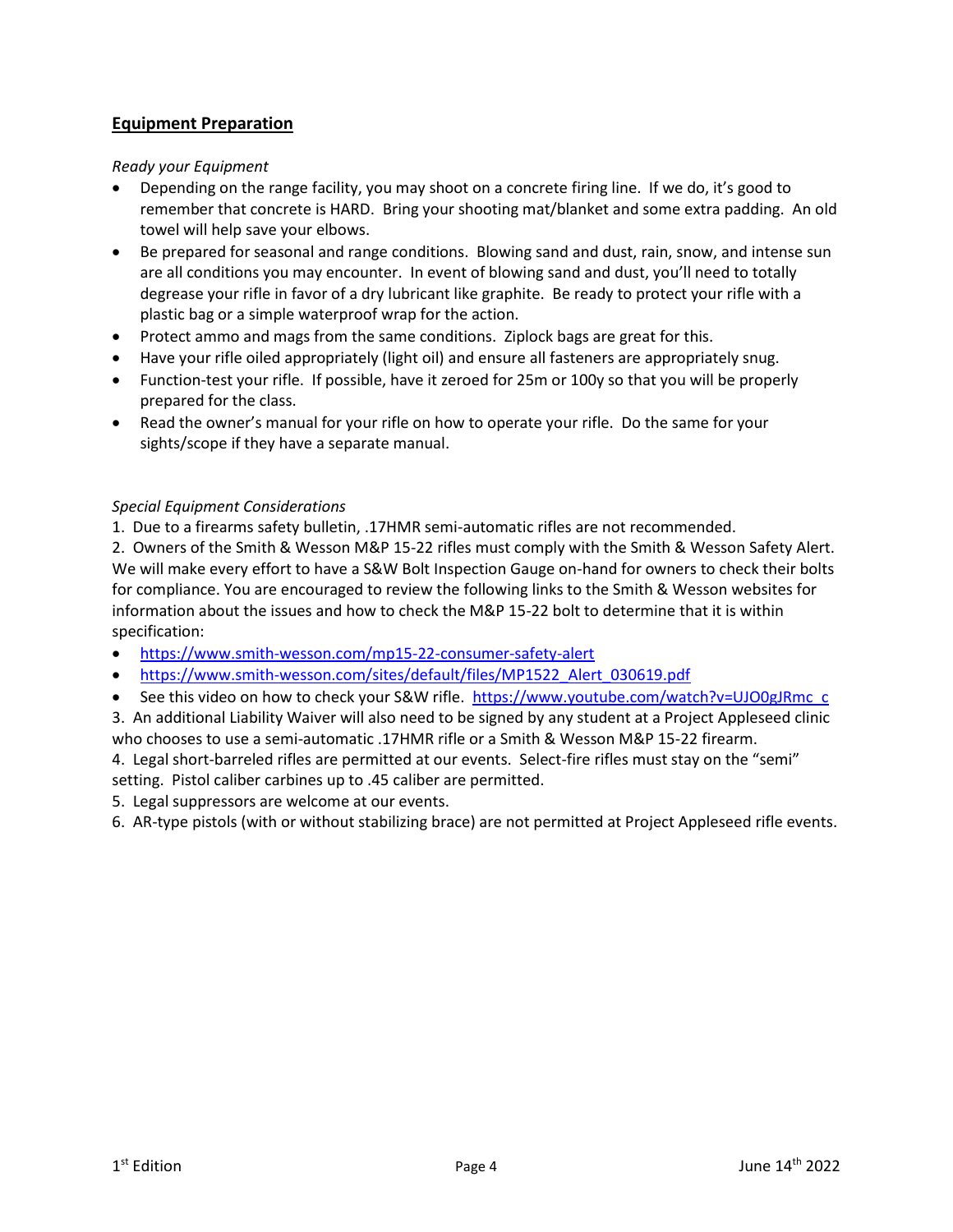# <span id="page-4-0"></span>**Safety**

Safety is paramount at Project Appleseed. We will cover the below information at the beginning of our class, but it's provided here for those who would like to read up on it.

# <span id="page-4-1"></span>*Project Appleseed's Four Safety Rules*

Project Appleseed has four event-specific safety rules. They are:

- 1. **Always Keep the Muzzle in a Safe Direction.** The muzzle is the pointy end of the rifle. It must always be kept in a safe direction, which is usually up or downrange. Host range rules may be more restrictive.
- 2. **Do Not Load Until Given the "Load" Command.** A student may insert a prepared magazine into the rifle only after he receives the "Load" command.
- 3. **Keep Your Finger Off the Trigger Until the Sights are On the Target.** A student should keep his finger straight alongside the stock until his sights are on the target (or target backer). At that point, he may place his finger on the trigger.
- 4. **Make Sure Those Around You Follow the Safety Rules.** We all share the responsibility that we all go home without any extra holes. If you see anything you remotely think might be a safety issue, immediately take corrective action!

Every Appleseed instructor and attendee is expected to abide by these rules.

# <span id="page-4-2"></span>*"Safe Rifle"*

Throughout the day, you will be asked to make your rifle safe. We do this to ensure it is safe for us to go downrange and check targets.

In order, the steps to making a rifle safe are:

- 1. **Magazine Out.** Remove the magazine from the rifle.
- 2. **Bolt Back.** Lock the bolt to the rear.
- 3. **Safety On.** Engage the mechanical safety.
- 4. **Chamber Flag In.** Take the (provided) chamber flag and insert the stem through the ejection port and all the way into the chamber.

5. **Rifle Grounded.** Place the rifle on the ground with the ejection port up and the muzzle forward of the firing line.

6. **No One Touching the Rifle.** Neither the shooter nor any instructor will touch a rifle once the line is clear. Students will be clearly advised when it's time to handle rifles again.

If you do not know how to perform each of these steps with your rifle, that's OK! We're happy to teach you when you arrive.

# *Other Safety Points:*

- *1. We do not transition (change position) with loaded rifles.*
- *2. "Hot reloads" (shoot one & change the mag) are not permitted in any Project Appleseed rifle class.*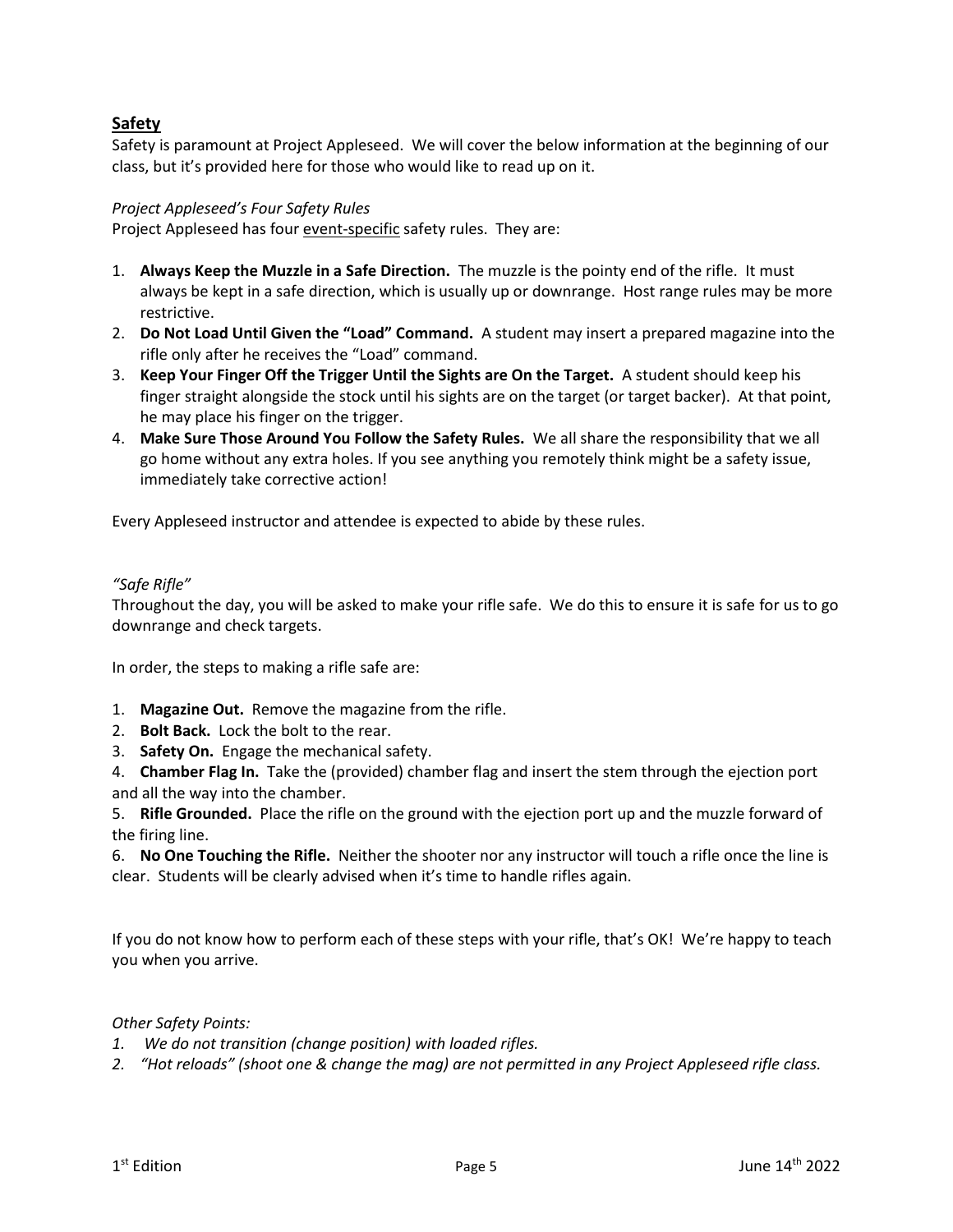# <span id="page-5-0"></span>**What to Expect**

#### <span id="page-5-1"></span>*Class Times*

Project Appleseed 25m Clinics are normally scheduled to begin at 8:00 AM and will end no later than 5:30 PM. However, if times for the clinic you sign up for are different, the event leader (Shoot Boss) will contact you in advance. We'll try to get you out earlier if we can, but there is a lot of content and activities in this class. Please arrive at least 30 minutes early to fill out the paperwork and get set up.

#### <span id="page-5-2"></span>*Arriving*

When you arrive at your Project Appleseed event, we will attempt to meet you in the parking lot. We'll let you know where to park. Also, we'll ask you to leave all firearms (including concealed carry) in your car and give you directions to the check-in table.

#### <span id="page-5-3"></span>*Check-in*

Once you get to the check-in table, we'll have you take care of some boring paperwork. (It'll be short.) If range fees are required, they will be collected (cash only please) and remitted to the host range. We'll give you a chamber flag and a t-shirt. Then, we'll share directions to get to the firing line.

#### <span id="page-5-4"></span>*At the Firing Line*

You'll likely return to your car and retrieve your gear, EXCEPT for firearms. Someone will be at the firing line to help you pick out a spot. You'll place your shooting mat on the firing line and all your other gear behind the equipment line. After the safety briefing, you will be directed on when to retrieve your rifle.

#### <span id="page-5-5"></span>*Lunch*

Lunch at Project Appleseed is a "working lunch." There will not be time for you to leave the range to buy food. The host may provide lunch at a reasonable cost, but this is the exception rather than the norm.

#### <span id="page-5-6"></span>*Instruction*

At a Project Appleseed 25m rifle event, we will help you develop rock-solid fundamentals for rifle shooting. During lunches and breaks, we'll tell you the true story of the earliest days of our nation, including the events of April 19<sup>th</sup>, 1775.

The fundamentals you learn at 25m work at distances out to 500 yards. On day two of a 25m event, you'll learn about the Three Challenges of a Rifleman: Target Detection, Range Estimation, and Making the Shot.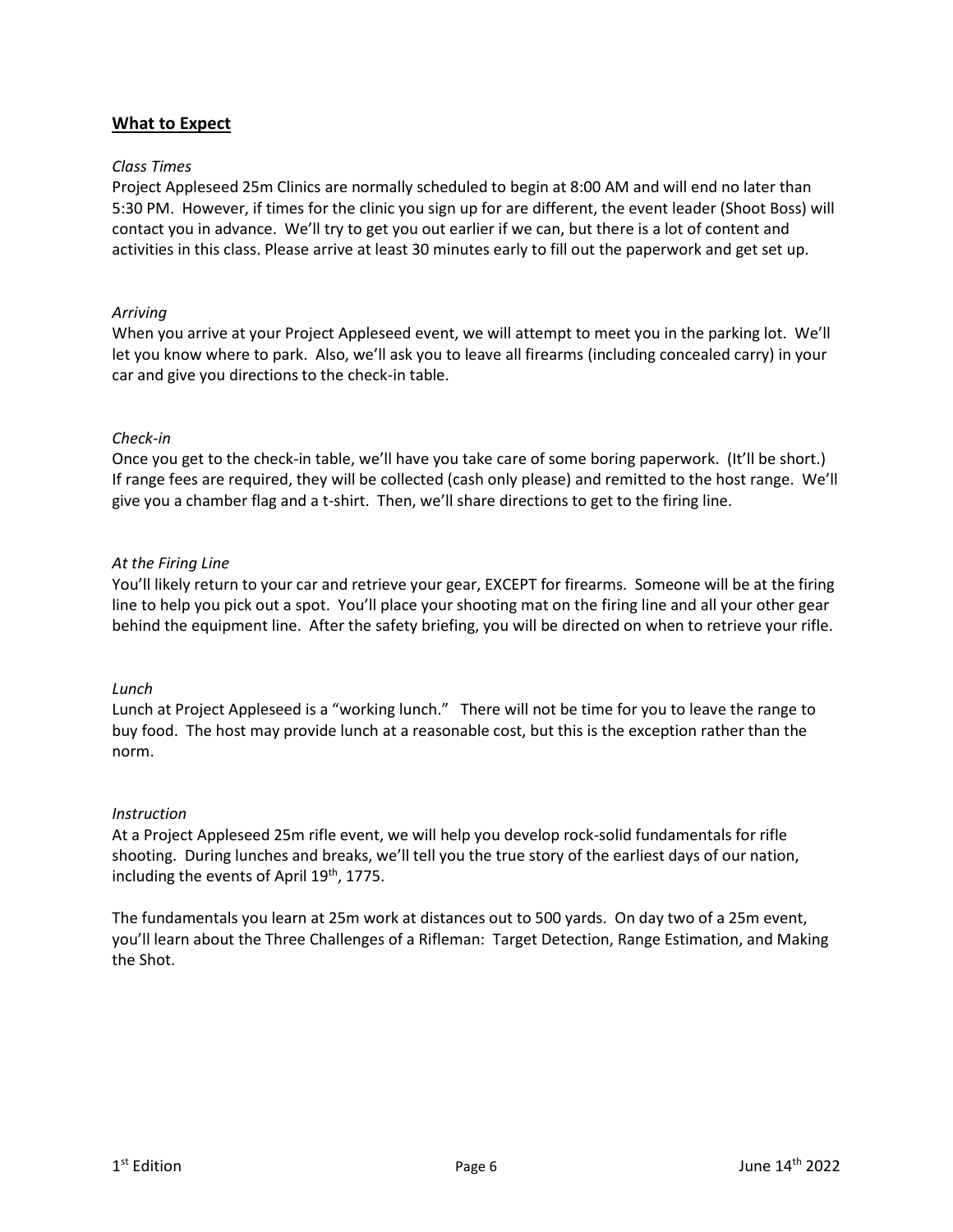# <span id="page-6-0"></span>**Assembling a Liberty Training Rifle**

You're signed up for an event and want to make sure your rifle is ready for the job. Aside from making sure it's cleaned and oiled, there are some options for your rifle you should consider to be best prepared.

Participating in a Project Appleseed event does not require an expensive rifle or ammo. A .22 rimfire rifle is a great place to begin your journey to becoming a Rifleman. It's an inexpensive solution to learn skills that will benefit you when graduating to a centerfire rifle.



The Ruger 10/22 rifle is a good choice because of its low price, accuracy and many available aftermarket parts. However, other rifles such as the Marlin 795 will work fine. In fact, the Ruger 10/22 rifles out of the box are more accurate than the

skills of most shooters. Many Appleseeders have earned their Rifleman patch with a standard factory Ruger 10/22 or Marlin.

The essentials of creating a Liberty Training Rifle comprise adding the following components:

- sling swivels
- USGI style sling
- adjustable sights (iron sights or scope)

# <span id="page-6-1"></span>*Sling Swivels*

Much of what you're going to learn at Project Appleseed centers using a USGI-style sling for support. A sling is normally attached to a rifle using swivels. We recommend 1-¼" swivels.



If your rifle stock doesn't have sling studs, Amazon sells them as part of a swivel kit. Installation is relatively simple on a wood rifle stock. This video details how to do it: [https://www.youtube.com/watch?v=S4FyAfQHi\\_U](https://www.youtube.com/watch?v=S4FyAfQHi_U) 

Swivels:<https://store.rwvaappleseed.com/page13.html>

Swivel kit with studs: [https://www.amazon.com/Uncle-Mikes-Detachable-Carbines-](https://www.amazon.com/Uncle-Mikes-Detachable-Carbines-Swivels/dp/B000LDY2MS)[Swivels/dp/B000LDY2MS](https://www.amazon.com/Uncle-Mikes-Detachable-Carbines-Swivels/dp/B000LDY2MS)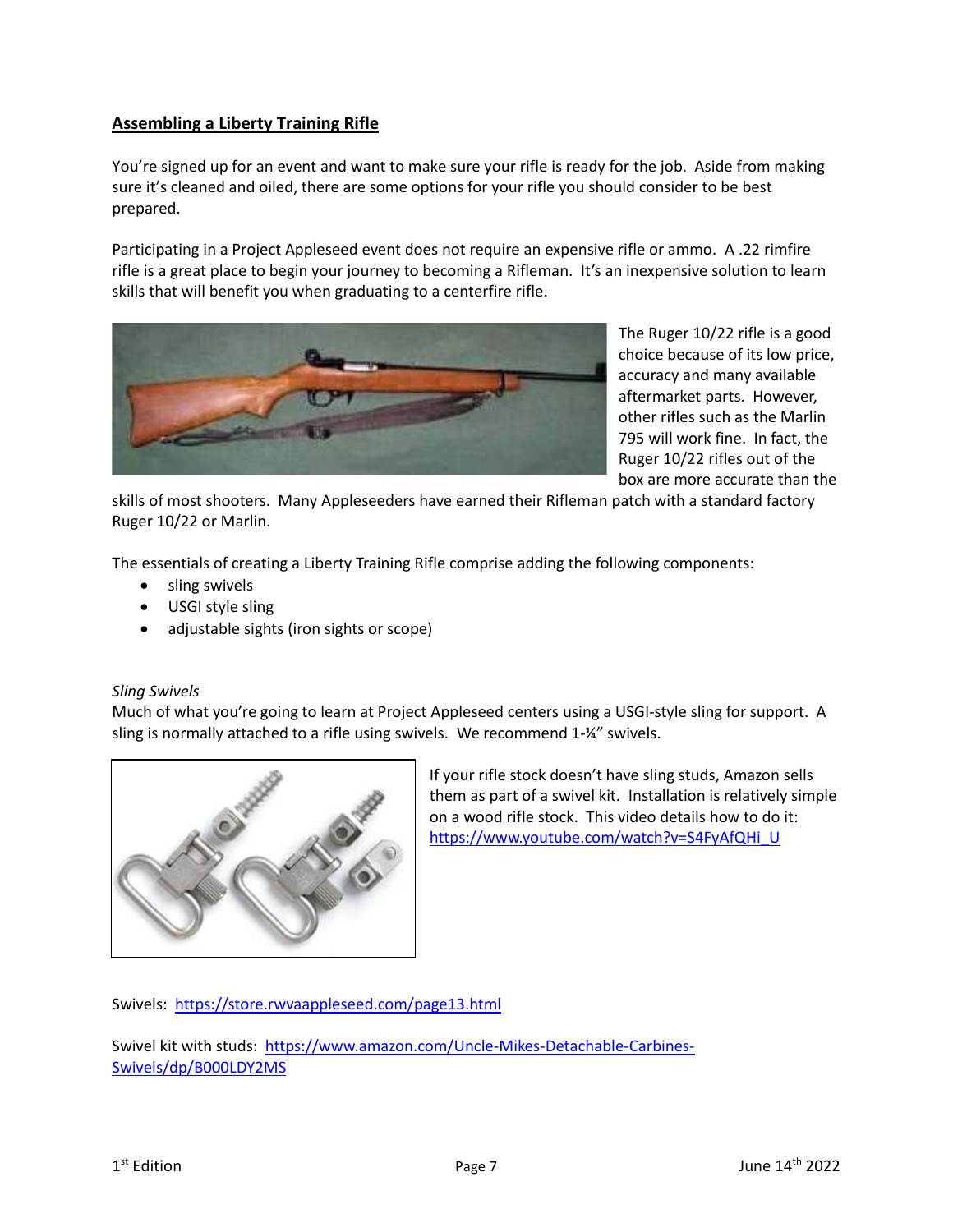<span id="page-7-0"></span>*USGI Style Sling*

We recommend the USGI sling because it's lightweight, easy to use, and very low cost.



The USGI sling is easily adjustable. It significantly increases the accuracy of any shooter. Many shooters are amazed at the difference it makes.

You can find slings in the Project Appleseed store: <https://store.rwvaappleseed.com/page13.html>

# **Project Appleseed is iron sight and scope friendly! See options for both below!**

# <span id="page-7-1"></span>*Adjustable Sights: Tech-Sights*

A set of Tech Sights [\(http://www.tech-sights.com/\)](http://www.tech-sights.com/) will make shooting your .22 rifle much more enjoyable. They are durable, relatively inexpensive, and easy to use.



These sights will provide easy windage (side to side) and elevation (up and down) adjustments. The sight picture is similar to M1 Garand, Springfield M1A and the AR-15 rifles. We recommend getting a sight adjusting tool to match your sights for ease of use.

The Appleseed store offers Tech-Sights and adjusting tools:<https://store.rwvaappleseed.com/page13.html>

You can also get them direct from the manufacturer: <https://www.tech-sights.com/>

# <span id="page-7-2"></span>*Adjustable Sights: Scopes*

Most shooters do not need a scope unless they have significant difficulty focusing on the front sight. In that case, shooting with a scope is advantageous. However, optics will be more expensive than a set of Tech-Sights.

There are three items to consider when mounting a scope on a .22 rifle:

- 1. Appropriate scope
- 2. Scope rings of proper height
- 3. Mounting hardware (a rail) that gets your scope far enough forward to prevent neck strain